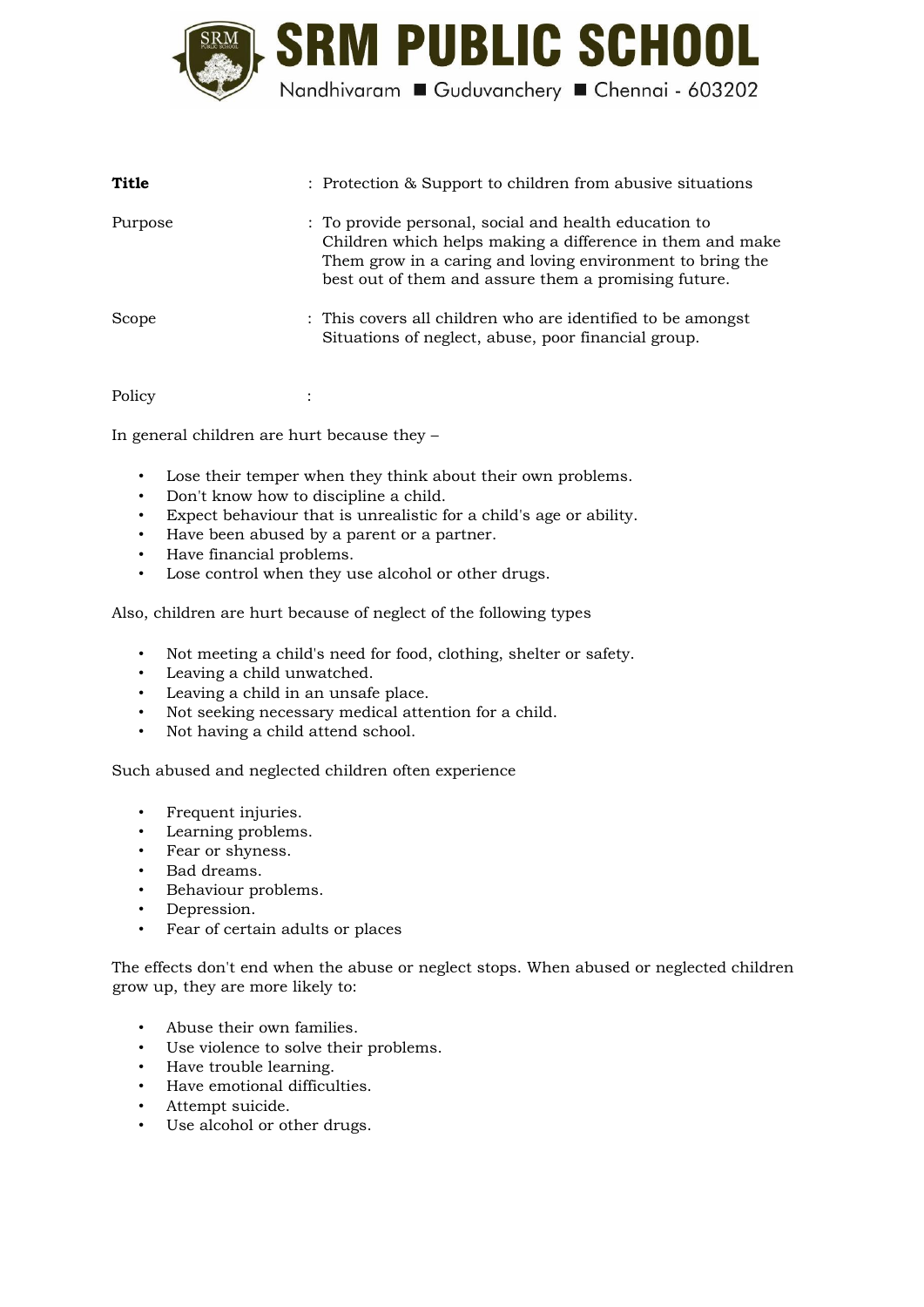

For such children in school, the school is required to create a safe, assuring, learning environment. Such children need to be identified and appropriate training and sessions need to be taken to support them psychologically. To ensure support is extended to children the school has:

- staff who are trained to identify signs of abuse including what to do if they or someone else is worried about a child
- a designated teacher responsible for dealing with child protection
- procedures for checking staff before they work with children
- a child protection policy which includes procedures to be followed if a teacher or other member of staff is accused of harming a child.
- Private counselling support given to pupils during their difficult and vulnerable times and days. Such counselling provides support for those facing personal trauma, bereavement, difficult home circumstances, stress, bullying or abuse. It also contributes to the broader agenda of improving educational outcomes for all pupils by tackling their barriers to learning.

## **Process**

- A designation Committee for Children Safety, Protection and Counselling is formed.
- The committee comprises of members from the management, school head, admin head, staff from admin, academics, wellness officer, counsellor and special educator with balanced participation of both the genders.  $\cdot$  The entire committee was briefed about their role and the need of the committee.
- Safeguarding and child protection training is given to all staff and care takers including refresher training regularly.
- Relevant safeguarding information and guidance is disseminated to all staff and care takers with the opportunity to discuss requirements and impact on roles and responsibilities.
- The school has an Anti-Bullying Policy which is reviewed at intervals of no more than four years and maintains a record of all incidents of bullying or alleged bullying.
- The school also has guidance and counselling committee which works closely with all the stakeholders
- The school ensures that other safeguarding policies, are reviewed at least every three years, or as specified in relevant guidance.
- There is a code of conduct for all adults working in the school.
- All school staff are recruited in line with the policy
- The school
- The maintain record of
	- Allegations against staff and actions taken to investigate and deal with outcomes.
	- Staff induction and training.
- Designated teachers for child protection need to be appointed.
- School staff will listen to and work closely with parents to ensure that children feel safe and protected in the school environment.
- If required school will arrange to report acute abuse to police authorities who will take suitable action based on procedures set out. Once such reporting is done, school's role becomes limited. School staff will not take part in an investigation, though they may be called to give an information. They may also be called to give support to the child.

Review: The School Management will review the policy periodically and as needed.